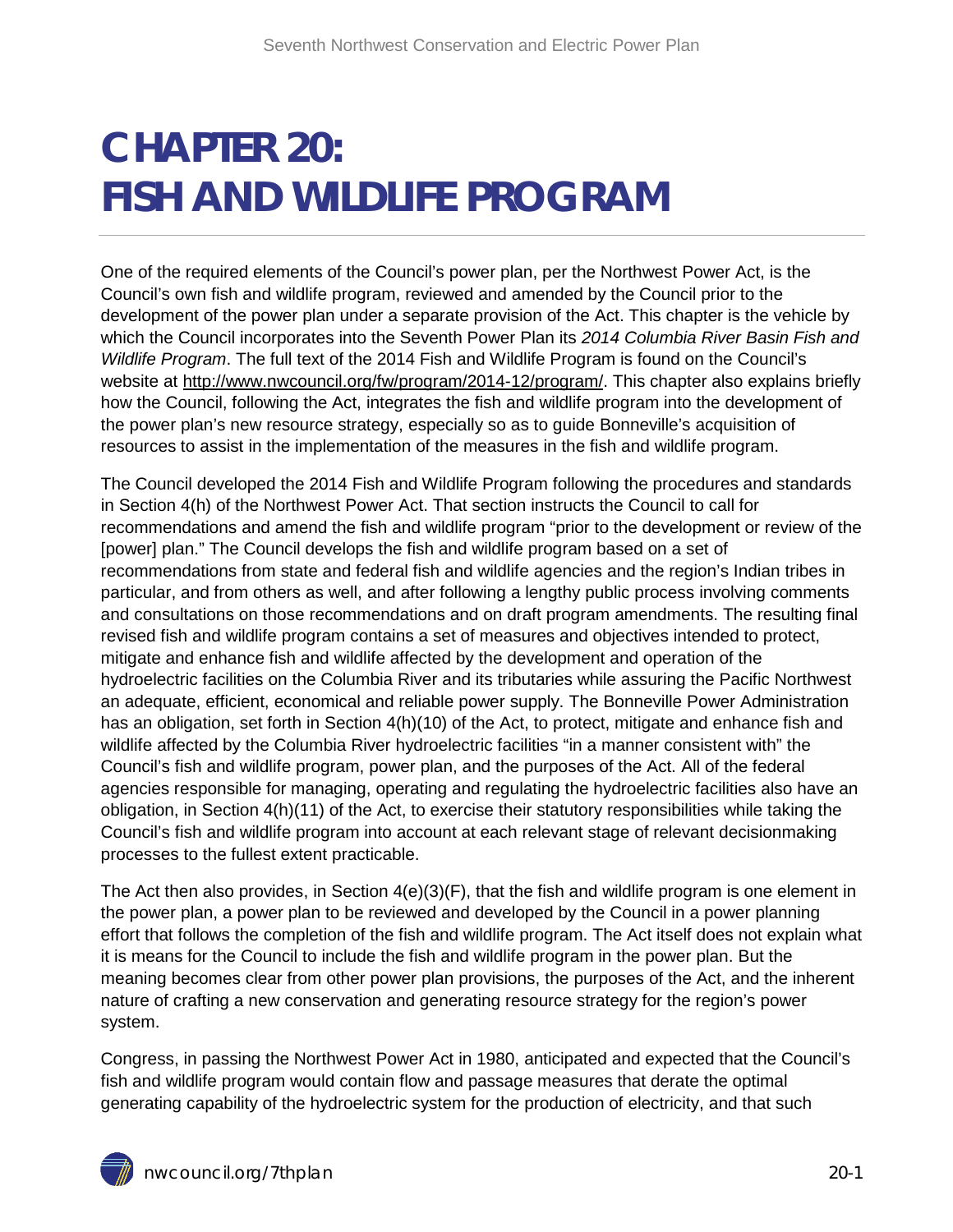measures were necessary in order to improve survival for salmon, steelhead and other fish and wildlife affected by the system. The Council's fish and wildlife program does contain, among other measures, mainstem flow and passage measures (including bypass spill for juvenile salmon and steelhead) to benefit fish and wildlife, measures that affect hydroelectric system operations. These flow and passage measures alter power generation at the mainstem dams, shifting flows and generation from winter to spring and summer as reservoir storage operations have changed to benefit fish and wildlife, and reducing potential generation in spring and summer by increasing bypass spill at run-of-the-river mainstem dams to improve fish passage survival. Since 1980, implementation of operations to benefit fish and wildlife has reduced firm hydroelectric generation on average by about 1,100 average megawatts. For perspective, this loss represents almost 10 percent of the hydroelectric system's firm energy generating capability (that is, the amount of energy the system can be expected to generate under the lowest runoff conditions). During that same period, the hydroelectric system's capacity for meeting peak hour demands has decreased by more than 5,000 megawatts. This represents about 20 percent of the hydroelectric system's 4-hour sustained peaking capability. Most of the energy and capacity reductions in the hydroelectric system have occurred gradually over a 30-year period, and the system operations and the regional power system have had ample time to adjust.

Each time the Council considers and adopts a revised fish and wildlife program, it must also assess how the program measures will affect the region's power supply, and then evaluate if it will be possible to accommodate these changes while assuring the region an adequate, efficient, economical, and reliable power supply (AEERPS). The Council's AEERPS conclusion in the fish and wildlife program decision recognizes and assumes that the Council will follow the requirements of the Act in subsequently developing the regional power plan. The power plan is to set forth a scheme for implementing conservation measures and adding generating resources that will guide Bonneville and the region in acquiring the least-cost resources necessary to maintain an adequate, efficient, economical and reliable power supply while also allowing the system operators to reliably deliver the system operations to benefit fish and wildlife. The critical link is that Bonneville has a legal obligation to acquire resources consistent with the Council's power plan not just to meet or reduce its obligations to sell power but also (per Section 6(a)(2)B) of the Act) "to assist [Bonneville] in meeting the requirements of section 4(h) of this Act," that is, to be able to implement the operational and other measures to protect, mitigate and enhance fish and wildlife in a manner consistent with the Council's fish and wildlife program. This is the Council's central responsibility in integrating fish and wildlife and power planning under the Northwest Power Act – assessing the existing system capabilities and then crafting a resource strategy to add least-cost resources over time to keep the electricity supply adequate, efficient, economic and reliable while accommodating a wide range of possible future demand growth scenarios and including the effects of fish and wildlife operations.

How this works in the power planning process following the adoption of the fish and wildlife program is summarized here: As described in the resource chapters above, the Council projects a range of electricity demand scenarios over the next 20 years, and also assesses the amount and status of current electric power resources in the region. The Council then develops a plan for adding the lowest-cost new resources to the regional system, including (as a first priority) cost-effective conservation, and evaluates how well that plan will accommodate projected demand and other effects on the region's power supply and still maintain an adequate and reliable system. The act also calls for the plan to include a forecast of the resources required to meet Bonneville's load obligations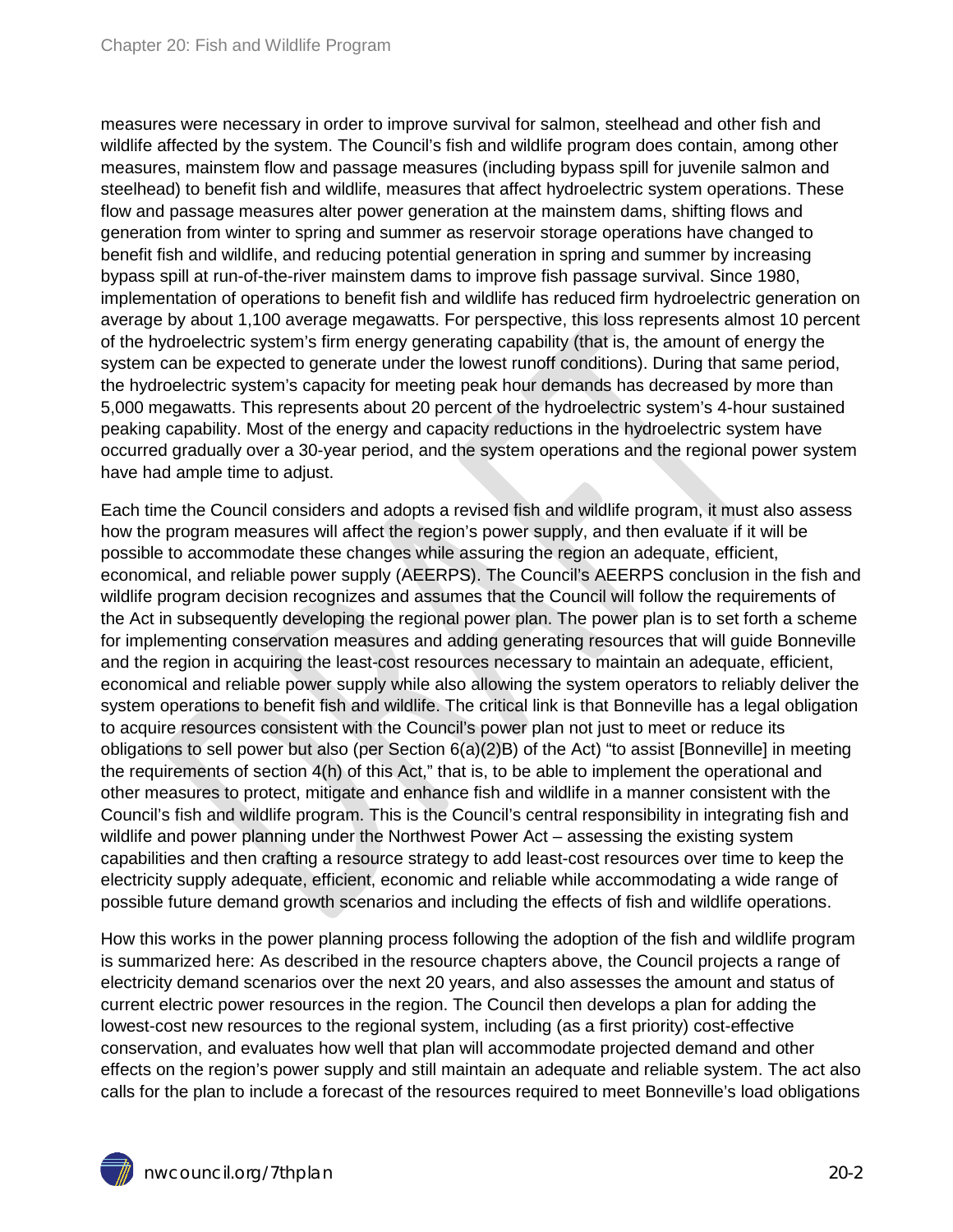and the portion of such obligations the Council determines can be met by conservation and by various categories of generating resources.

Consistent with the Act, the Council develops the fish and wildlife program before engaging in this resource assessment because knowing the latest flow and passage operations to benefit fish and wildlife is necessary for the Council to assess the current generating capability of the hydroelectric system at different periods in the year. The amount of hydroelectric generation available is then one factor in assessing the total generating capability of current regional power resources. A change in hydroelectric generation due to a change in operations for fish and wildlife is conceptually similar, in terms of the Council's power planning responsibilities under the Power Act, as any other change that will or might affect the load-resource balance and thus need to be accommodated in the resource plan, including an increase in demand for electricity. The actual assessment of the hydroelectric generating capability for the Seventh Power Plan is described in Chapter 9 above.

Assessing how fish and wildlife operations (and other factors) affect hydroelectric generation is only part of the Council's considerations in this regard. The Council has to develop the least-cost resource strategy that will not only allow Bonneville and the region to meet or reduce demand for electricity, but also to accommodate and reliably deliver these current system operations, including the operations to benefit fish and wildlife as well as to meet other system needs. New or revised fish and wildlife operations alter the amount of overall energy that the hydropower system can produce, alter the peaking capability of the hydroelectric system, and reduce the flexibility of the system to follow load and balance the output of variable resources, such as wind and solar. The Council's resource strategy looks at resource needs in all these categories -- energy, capacity, and flexibility – not only to make sure the resources are there to meet demand and ensure reliability but also to make sure the needs for electricity do not impinge on the operations to benefit fish and wildlife.

As guided in large part by the Council's power plans, Bonneville and the other responsible entities have taken the necessary actions since 1980 to accommodate the impacts on the regional power supply of system operations to benefit fish and wildlife. They have done so primarily by implementing conservation measures, and also by developing new generating resources, developing resource adequacy standards, implementing demand response measures to help reduce capacity resource needs and provide reserves, and implementing strategies to minimize power system emergencies and events that might compromise fish operations. The resource acquisitions, especially the conservation measures, have allowed system operators over time to embed reliable fish and wildlife operations into core system operations while maintaining a power supply that is adequate, reliable and affordable.

Another of the expectations of the Power Act is that the power system is to bear the cost of managing and operating the hydroelectric system to improve conditions for fish and wildlife affected by the development and operation of the hydroelectric facilities on the Columbia River and its tributaries. Consistent with the Act, Bonneville and the other regional power system operators implement the fish and wildlife program and protect, mitigate and enhance fish and wildlife by using revenues generated by the hydroelectric system to cover the major portion of the costs of the fish and wildlife program. The regional power system absorbs both the financial effects of fish and wildlife operations that reduce the output and revenue of the system as well as the expenditures on other measures to implement the fish and wildlife protection and mitigation program. In order to do so, the power system must generate sufficient revenue to cover these financial requirements. This